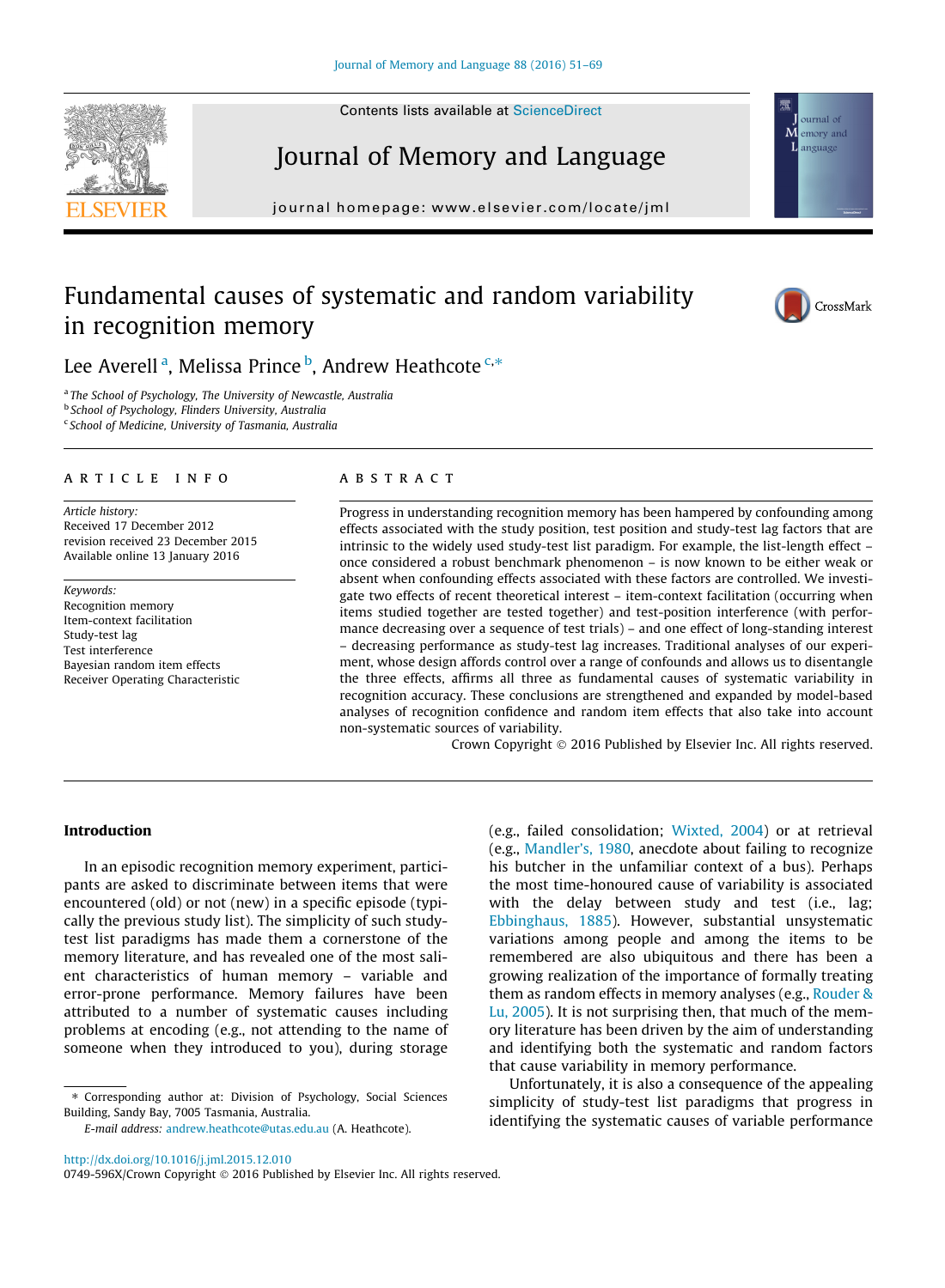has been impeded because the factors of interest are intrinsically confounded with each other. Such confounding co-variation makes it difficult to isolate the relative contribution of each effect by means of experimental controls. Moreover, traditional methods of analysis can have problems associated with bias and efficacy (e.g., being overly optimistic about the significance of results due to ignoring random item effects) when this co-variation is ignored.

Here we aim to disentangle some of the primary systematic causes of variable performance in an item recognition memory task. In our experiment, participants and items as well as study and test conditions were all relatively homogenous and in line with procedures used in much past research. Because our overall experimental design follows the standard procedures implemented in the literature, the potential systematic causes of variable performance that we aim to disentangle are fundamental in the sense that they are present in the majority of study-test paradigms. We disentangle the systematic and random causes through a combination of two strategies.

First, we manipulated (between-subjects) the order in which items were tested. This enables a range of confounds to be controlled and allows us to disentangle the contribution of three ostensible systematic effects associated with:

- 1. Study-test lag a decrease in accuracy with increasing lag between study and test;
- 2. Test position a decrease in accuracy associated with increasing position in the test list;
- 3. Item context an increase in accuracy when study and test item contexts match.

Our initial analyses focus on the effects of these factors on the recognition rates (and monotonic transformations thereof), the measures that have been traditionally used to examine performance in a largely theory-free way.

Second, we provide a rigorous re-evaluation of these fundamental effects using Pratte and Rouder's (2011) model-based hierarchical Bayesian methods for the analysis of confidence ratings about new and old choices. This approach has the advantage of modelling the complete set of dependent variables collected on test trials (i.e., both old vs. new recognition decisions and associated confidence ratings), while also simultaneously accounting for both participant and item variability. It also allows us to examine the causes of observed performance in terms of the latent processes assumed by the unequal-variance signal-detection model (UVSD; Heathcote, 2003; Wixted, 2007). We also performed analyses based on dualprocess signal-detection (DPSD; Yonelinas, 1994) models of recognition memory. Because the DPSD model did not provide as good an account of our data, and in any case supported conclusions very similar to the UVSD analysis, we provide this analysis in Supplementary materials.

In the following sections, we begin by reviewing previous evidence for these causes of variable performance. We then introduce our paradigm and explain how we are able to tease apart typically confounded effects. Finally, we report the modelling results that allow us to separate memory effects from decision effects, such as response bias. This de-confounding requires a theory of the underlying psychological processes, and although our primary focus is on memory effects it is important to also take account of how participants modulate bias in their decision processes in order to understand how effects on directly observed recognition rates are explained.

#### Variability associated with study

As well as three systematic causes (lag, test position and context) and two random causes (participants and items) we also study a third random cause only associated with studied items. Episodic recognition memory studies indicate that studied items not only have greater memory strength than non-studied items, but also are associated with greater variability in strength. This result is intuitively plausible given it is unlikely that the degree of strength added to an item during study is exactly the same for every item – participants may have fluctuations in attention or motivation over the course of a study list, they may have experienced an item outside of the experimental setting, and the time between study and test presentations varies, likely making some items easier to remember than others. This difference in new and old item variability is reflected by a ubiquitous Receiver Operating Characteristic (ROC) asymmetry, which was first demonstrated in the late 1950s and has since been replicated numerous times and with many procedural variations (e.g., Glanzer, Kim, Hilford, & Adams, 1999; Gronlund & Elam, 1994; Heathcote, 2003; Mickes, Wixted, & Wais, 2007; Ratcliff, Sheu, & Gronlund, 1992; Wixted & Stretch, 2004; Yonelinas, 1994).

ROCs plot the probability of correctly identifying a test item as having been studied (i.e., hit rate; HR) against the probability of falsely identifying an item as having been studied when it was in fact new (i.e., false alarm rate; FAR), across a range of decision criteria. These decision criteria can be varied by manipulating base rates or pay-offs in the experiment, but a more efficient and common approach is to ask participants to rate their confidence for binary recognition decisions.<sup>1</sup> Yonelinas and Parks (2007) note that it is a direct consequence of early ROC studies that we see a dominance of memory theories framed in terms of signal-detection theory.

The prototypical version of signal detection theory (Green & Swets, 1966) represents old and new items as equal-variance Gaussian distributions located on a single 'memory-strength' dimension; that is, the equal-variance signal-detection (EVSD) model. Items are classified as new or old with varying degree of confidence depending on where their memory-strength falls relative to a set of fixed criteria (e.g., increasing criteria demarcating highconfidence new, medium-confidence new and so on, up to high-confidence old ratings). However, EVSD predicts symmetric ROCs. Consequently, the equal variance

<sup>&</sup>lt;sup>1</sup> Although there has been much recent debate concerning the use of ratings ROCs (e.g., Bröder & Schütz, 2009; Dubé & Rotello, 2012), Dube and Rotello found ROCs were not distorted by the ratings procedure and recommend the use of confidence ratings in analysing recognition memory data.